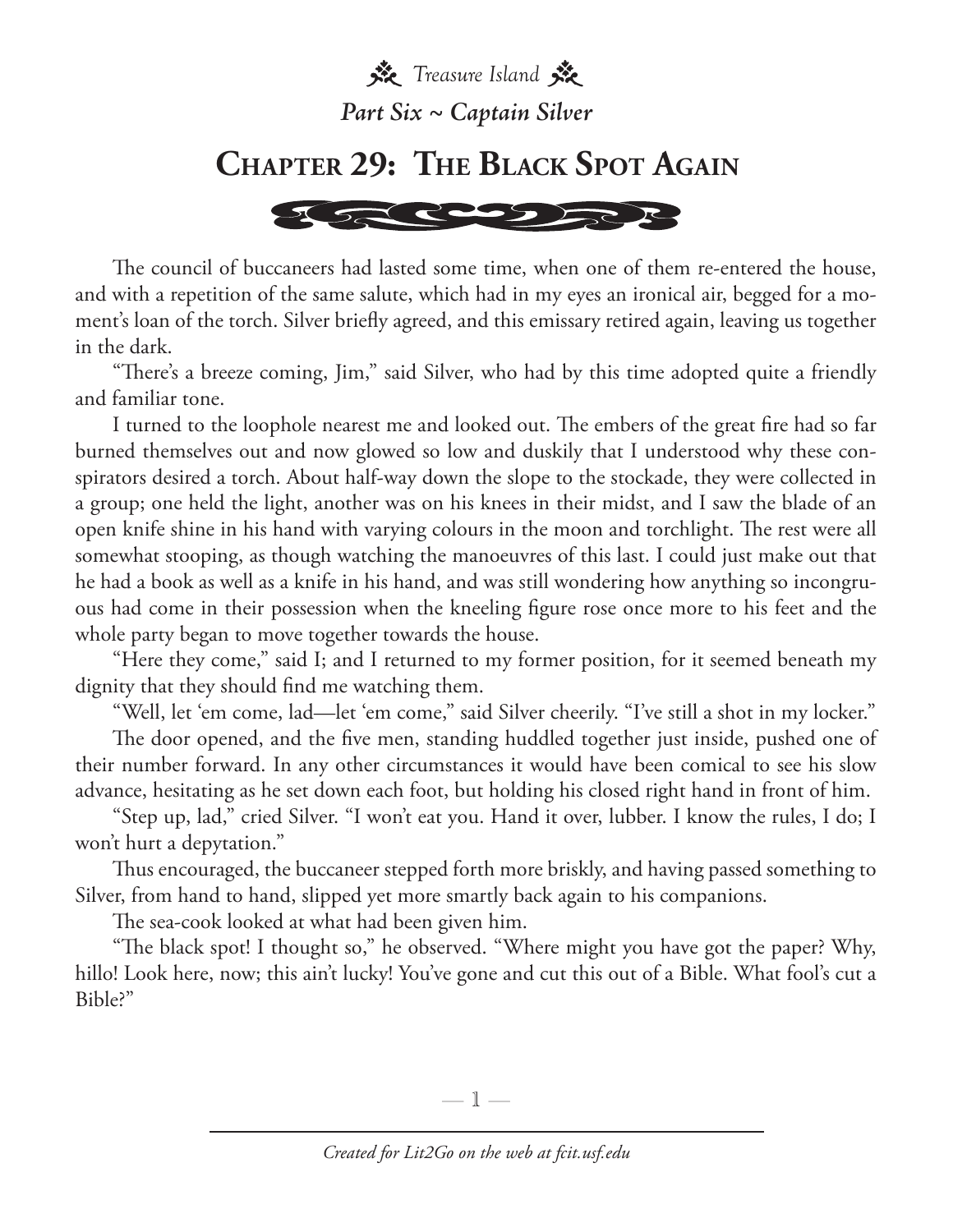"Ah, there!" said Morgan. "There! Wot did I say? No good'll come o' that, I said."

"Well, you've about fixed it now, among you," continued Silver. "You'll all swing now, I reckon. What soft-headed lubber had a Bible?"

"It was Dick," said one.

"Dick, was it? Then Dick can get to prayers," said Silver. "He's seen his slice of luck, has Dick, and you may lay to that."

But here the long man with the yellow eyes struck in.

"Belay that talk, John Silver," he said. "This crew has tipped you the black spot in full council, as in dooty bound; just you turn it over, as in dooty bound, and see what's wrote there. Then you can talk."

"Thanky, George," replied the sea-cook. "You always was brisk for business, and has the rules by heart, George, as I'm pleased to see. Well, what is it, anyway? Ah! 'Deposed'—that's it, is it? Very pretty wrote, to be sure; like print, I swear. Your hand o' write, George? Why, you was gettin' quite a leadin' man in this here crew. You'll be cap'n next, I shouldn't wonder. Just oblige me with that torch again, will you? This pipe don't draw."

"Come, now," said George, "you don't fool this crew no more. You're a funny man, by your account; but you're over now, and you'll maybe step down off that barrel and help vote."

"I thought you said you knowed the rules," returned Silver contemptuously. "Leastways, if you don't, I do; and I wait here—and I'm still your cap'n, mind—till you outs with your grievances and I reply; in the meantime, your black spot ain't worth a biscuit. After that, we'll see."

"Oh," replied George, "you don't be under no kind of apprehension; WE'RE all square, we are. First, you've made a hash of this cruise—you'll be a bold man to say no to that. Second, you let the enemy out o' this here trap for nothing. Why did they want out? I dunno, but it's pretty plain they wanted it. Third, you wouldn't let us go at them upon the march. Oh, we see through you, John Silver; you want to play booty, that's what's wrong with you. And then, fourth, there's this here boy."

"Is that all?" asked Silver quietly.

"Enough, too," retorted George. "We'll all swing and sun-dry for your bungling."

"Well now, look here, I'll answer these four p'ints; one after another I'll answer 'em. I made a hash o' this cruise, did I? Well now, you all know what I wanted, and you all know if that had been done that we'd 'a been aboard the HISPANIOLA this night as ever was, every man of us alive, and fit, and full of good plum-duff, and the treasure in the hold of her, by thunder! Well, who crossed me? Who forced my hand, as was the lawful cap'n? Who tipped me the black spot

— 2 —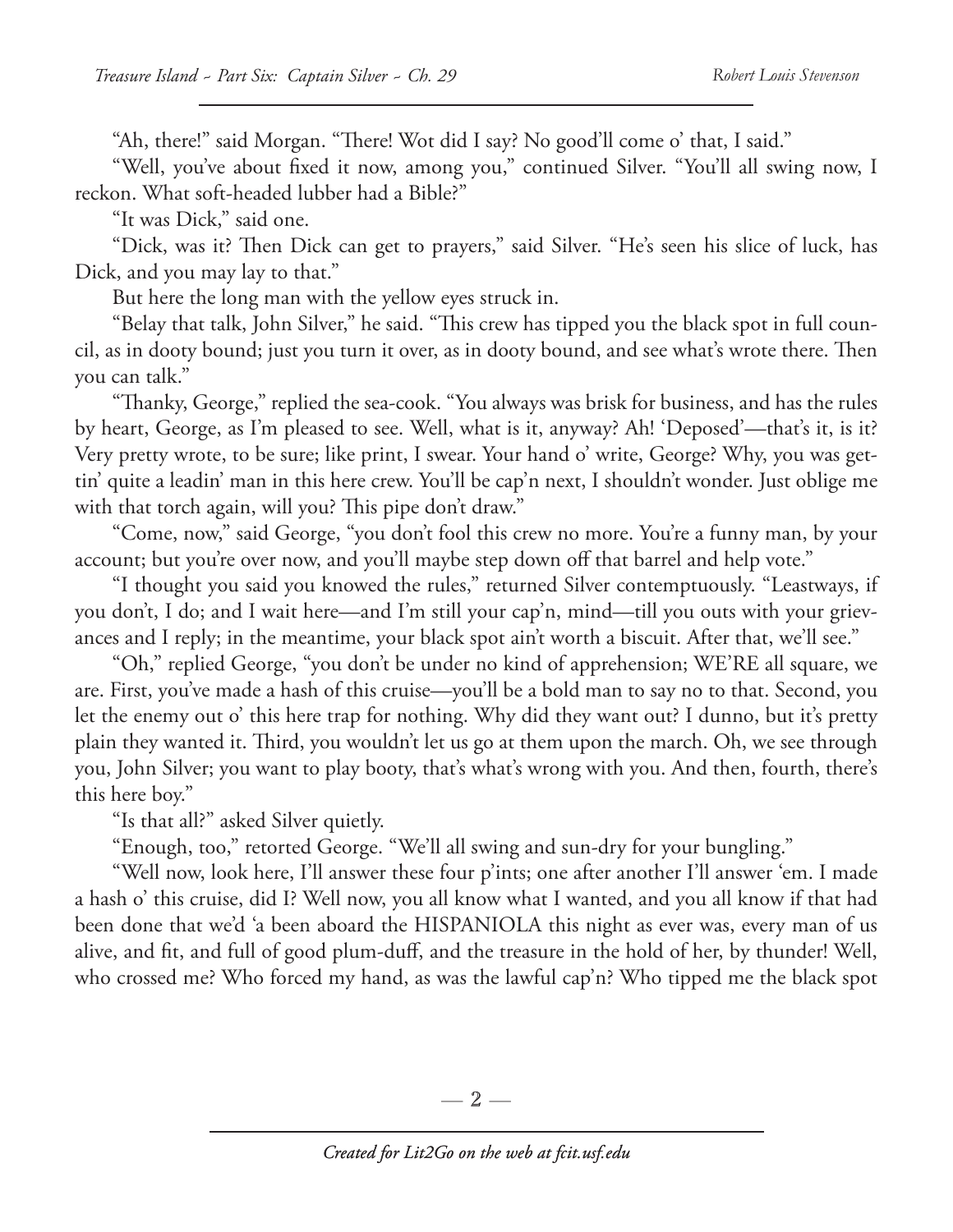the day we landed and began this dance? Ah, it's a fine dance—I'm with you there—and looks mighty like a hornpipe in a rope's end at Execution Dock by London town, it does. But who done it? Why, it was Anderson, and Hands, and you, George Merry! And you're the last above board of that same meddling crew; and you have the Davy Jones's insolence to up and stand for cap'n over me—you, that sank the lot of us! By the powers! But this tops the stiffest yarn to nothing."

Silver paused, and I could see by the faces of George and his late comrades that these words had not been said in vain.

"That's for number one," cried the accused, wiping the sweat from his brow, for he had been talking with a vehemence that shook the house. "Why, I give you my word, I'm sick to speak to you. You've neither sense nor memory, and I leave it to fancy where your mothers was that let you come to sea. Sea! Gentlemen o' fortune! I reckon tailors is your trade."

"Go on, John," said Morgan. "Speak up to the others."

"Ah, the others!" returned John. "They're a nice lot, ain't they? You say this cruise is bungled. Ah! By gum, if you could understand how bad it's bungled, you would see! We're that near the gibbet that my neck's stiff with thinking on it. You've seen 'em, maybe, hanged in chains, birds about 'em, seamen p'inting 'em out as they go down with the tide. 'Who's that?' says one. 'That! Why, that's John Silver. I knowed him well,' says another. And you can hear the chains a-jangle as you go about and reach for the other buoy. Now, that's about where we are, every mother's son of us, thanks to him, and Hands, and Anderson, and other ruination fools of you. And if you want to know about number four, and that boy, why, shiver my timbers, isn't he a hostage? Are we a-going to waste a hostage? No, not us; he might be our last chance, and I shouldn't wonder. Kill that boy? Not me, mates! And number three? Ah, well, there's a deal to say to number three. Maybe you don't count it nothing to have a real college doctor to see you every day—you, John, with your head broke—or you, George Merry, that had the ague shakes upon you not six hours agone, and has your eyes the colour of lemon peel to this same moment on the clock? And maybe, perhaps, you didn't know there was a consort coming either? But there is, and not so long till then; and we'll see who'll be glad to have a hostage when it comes to that. And as for number two, and why I made a bargain—well, you came crawling on your knees to me to make it—on your knees you came, you was that downhearted—and you'd have starved too if I hadn't—but that's a trifle! You look there—that's why!"

And he cast down upon the floor a paper that I instantly recognized—none other than the chart on yellow paper, with the three red crosses, that I had found in the oilcloth at the bottom of the captain's chest. Why the doctor had given it to him was more than I could fancy.

—  $3-$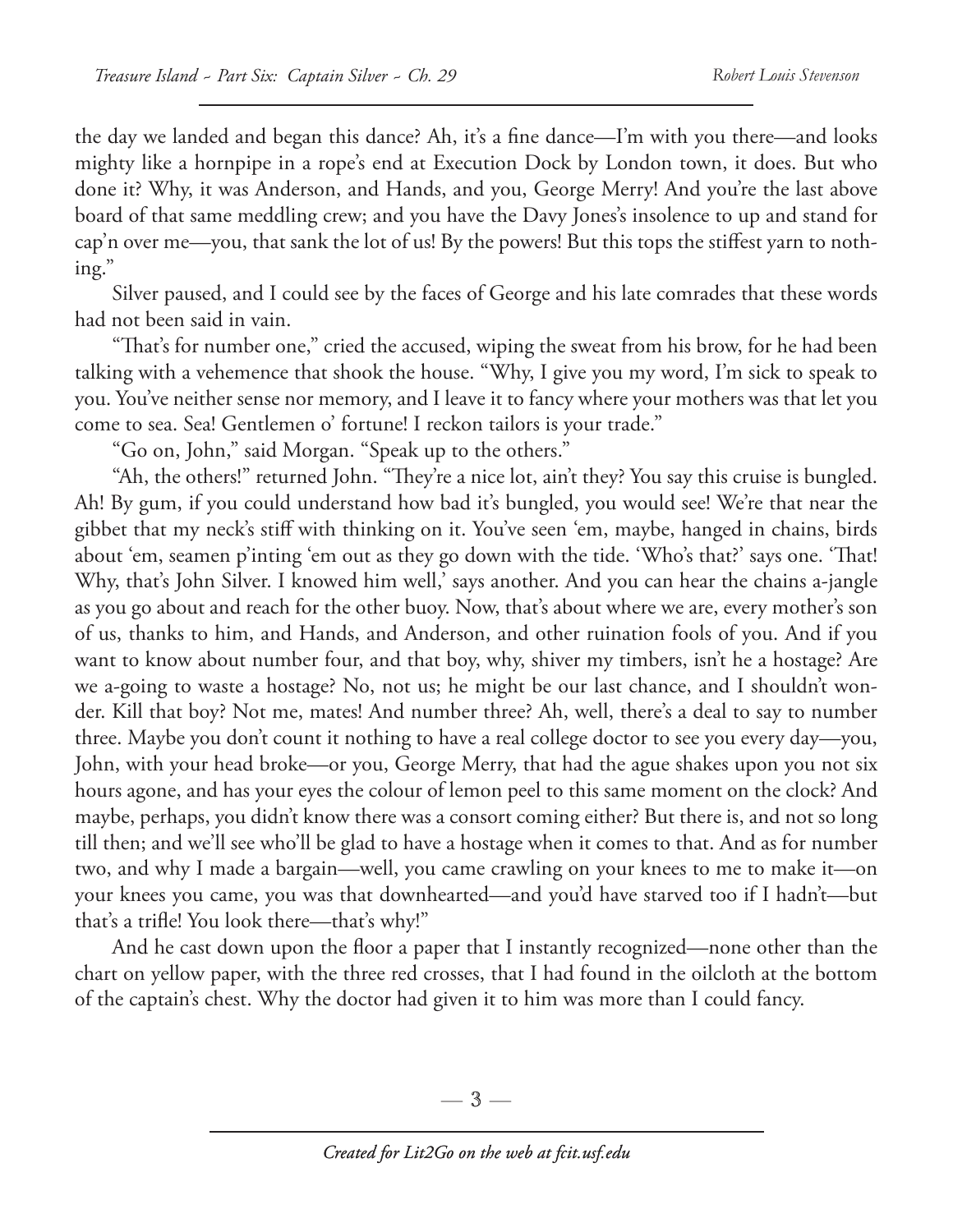But if it were inexplicable to me, the appearance of the chart was incredible to the surviving mutineers. They leaped upon it like cats upon a mouse. It went from hand to hand, one tearing it from another; and by the oaths and the cries and the childish laughter with which they accompanied their examination, you would have thought, not only they were fingering the very gold, but were at sea with it, besides, in safety.

"Yes," said one, "that's Flint, sure enough. J. F., and a score below, with a clove hitch to it; so he done ever."

"Mighty pretty," said George. "But how are we to get away with it, and us no ship."

Silver suddenly sprang up, and supporting himself with a hand against the wall: "Now I give you warning, George," he cried. "One more word of your sauce, and I'll call you down and fight you. How? Why, how do I know? You had ought to tell me that—you and the rest, that lost me my schooner, with your interference, burn you! But not you, you can't; you hain't got the invention of a cockroach. But civil you can speak, and shall, George Merry, you may lay to that."

"That's fair enow," said the old man Morgan.

"Fair! I reckon so," said the sea-cook. "You lost the ship; I found the treasure. Who's the better man at that? And now I resign, by thunder! Elect whom you please to be your cap'n now; I'm done with it."

"Silver!" they cried. "Barbecue forever! Barbecue for cap'n!"

"So that's the toon, is it?" cried the cook. "George, I reckon you'll have to wait another turn, friend; and lucky for you as I'm not a revengeful man. But that was never my way. And now, shipmates, this black spot? 'Tain't much good now, is it? Dick's crossed his luck and spoiled his Bible, and that's about all."

"It'll do to kiss the book on still, won't it?" growled Dick, who was evidently uneasy at the curse he had brought upon himself.

"A Bible with a bit cut out!" returned Silver derisively. "Not it. It don't bind no more'n a ballad-book."

"Don't it, though?" cried Dick with a sort of joy. "Well, I reckon that's worth having too."

"Here, Jim—here's a cur'osity for you," said Silver, and he tossed me the paper.

It was around about the size of a crown piece. One side was blank, for it had been the last leaf; the other contained a verse or two of Revelation—these words among the rest, which struck sharply home upon my mind: "Without are dogs and murderers." The printed side had been blackened with wood ash, which already began to come off and soil my fingers; on the blank side had been written with the same material the one word "Depposed." I have that curiosity beside

 $-4-$